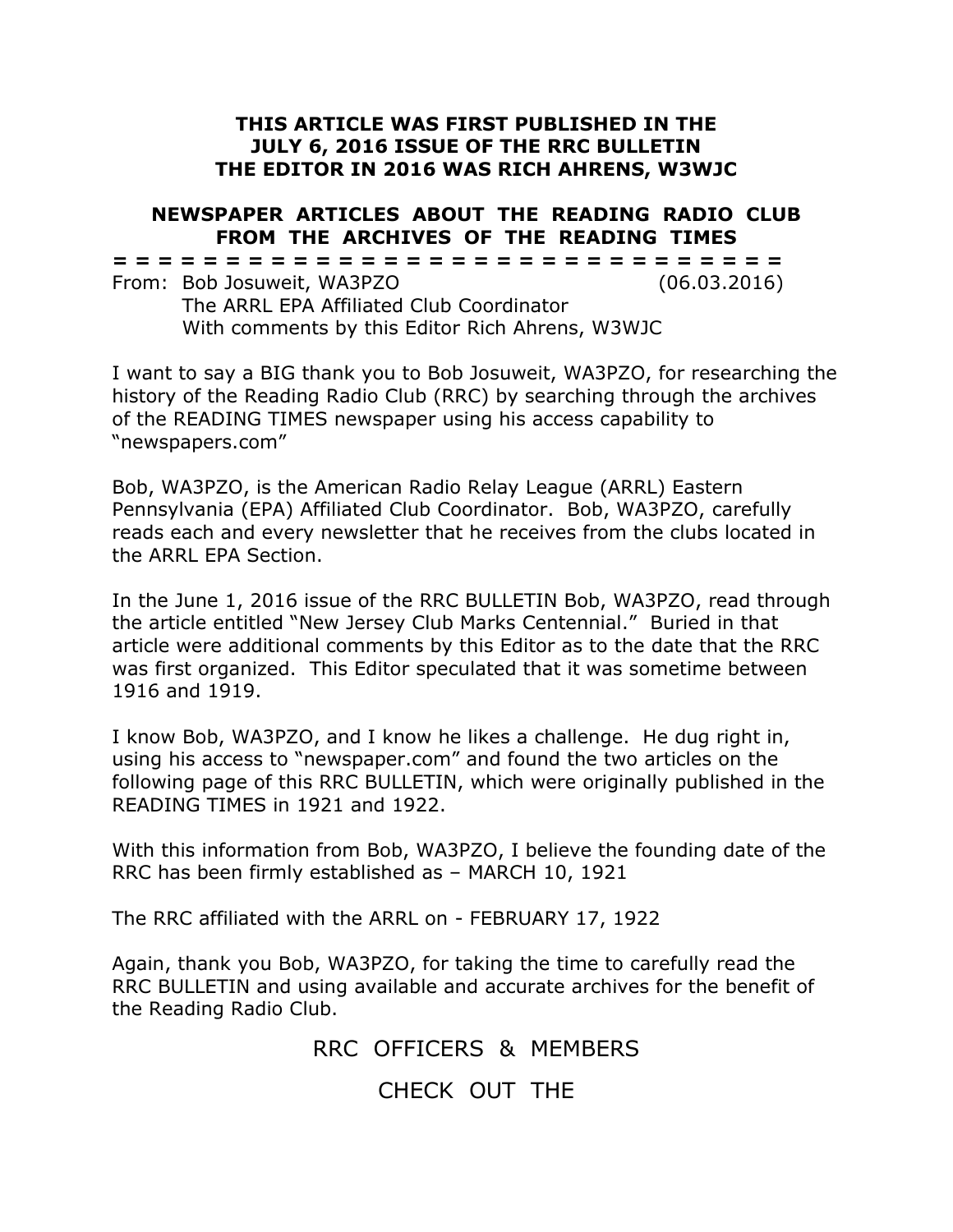## 1921 AND 1922 NEWSPAPER ARTICLES BELOW

NEW MEMBERS FOR **READING RADIO** At the meeting of the Reading Radio Club at the P. & R. Y. M. C. A. three new members were enrolled, Donald C. Kinsey, Robrt W. Latshaw and William H. Wagner. Robert H. Fidler gave a complete description of the process involved in exhausting audion tubes. It requires approximately one and a half hours to drive the gases from the metal elements of a tube and voltages varying from 250 to 500 volts are employed for this purpose. One of the proposed plans for the future is to erect a bungalow along th river, to be used for recreation urposes, and a complete wireless station wil lalso be  $in$ stalled. In the near future the club will hold an electrical show, where the science of wireless telegraphy and

telephony will be fully demonstrated.

**P. & R. Y. M. C. A. Stands for the Philadelphia & Reading Young Men's Christian Association. In the twenties and beyond, it was a facility for railroad workers to get some rest time, meals, and indoor recreation and exercise. Today, the building houses the "Hope Rescue Mission" in the original P&R building, and is located at 6 th and Oley Streets, Reading, PA.**

Published in the READING TIMES on Monday May 23, 1921 (Above)